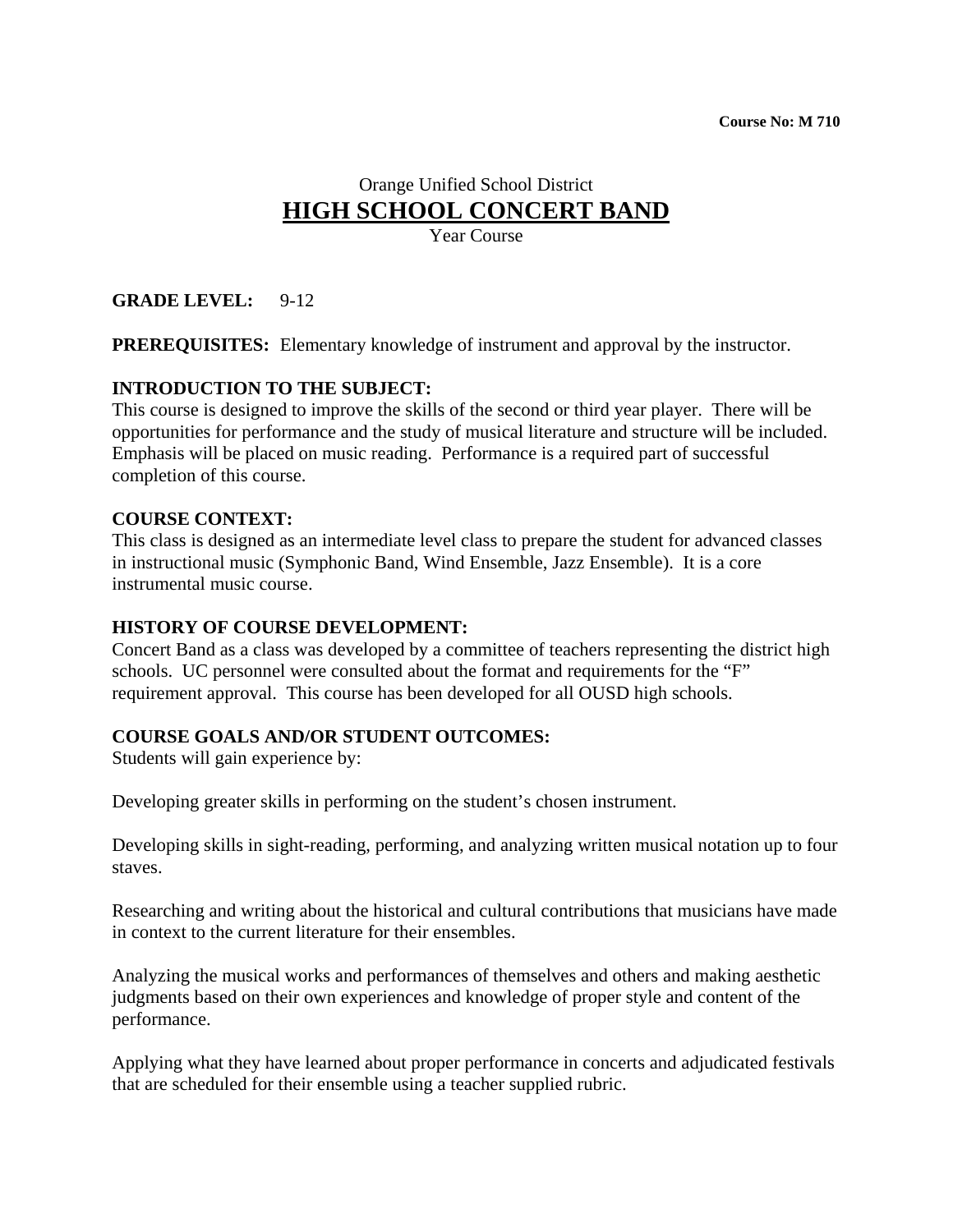#### **COURSE OBJECTIVES:**

#### **BY THE END OF THE COURSE THE STUDENT WILL BE ABLE TO:**

Students of Concert Band will be able to meet the following Music Standards, Grades 9-12 Proficient from the Visual and Performing Arts Content Standards for California Public Schools, Kindergarten Through Grade Twelve:

#### ARTISTIC PERCEPTION

*Processing, Analyzing, and Responding to Sensory Information Through the Language and Skills Unique to Music* (Standard 1.0, Grades 9-12 Proficient). *Students read, notate, listen to, analyze, and describe music and other aural information, using the terminology of music.* 

Read an instrumental part of the instrument they play.

Explain how the elements of music are used.

Transcribe simple songs when presented aurally, into melodic and rhythmic notation (level of difficulty 1; scale 1-6).

Sight-read music accurately and expressively (level of difficulty 3; scale 1-6) on their chosen instrument.

Identify and explain a variety of compositional devices and techniques used to provide unity, variety, tension, and release in aural examples.

#### CREATIVE EXPRESSION

*Creating, Performing, and Participating in Music* (Standard 2.0, Grades 9-12 Proficient). *Students apply instrumental music skills in performing a varied repertoire of music. They compose and arrange music and improvise melodies, variations, and accompaniments, using digital/electronic technology when appropriate.*

Play a repertoire of instrumental music from various genres, styles, and cultures with expression, technical accuracy, tone quality, and articulation in both large and small ensembles.

Perform music written in full band format.

Perform in small ensembles format.

At a beginning level, compose simple melodic passages using the basic elements of music.

Improvise a melodic line over a given chord progression.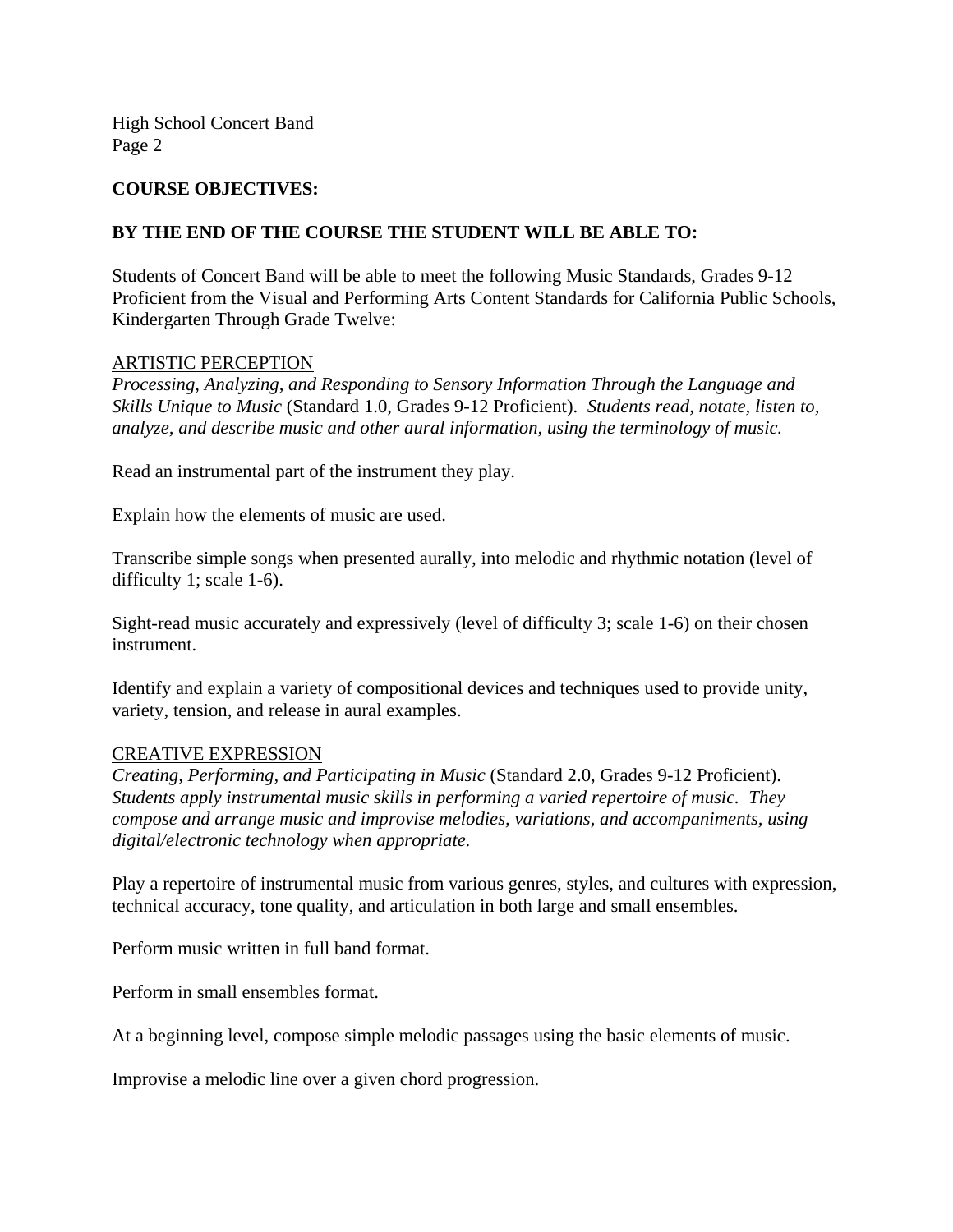#### HISTORICAL AND CULTURAL CONTEXT

*Understanding the Historical Contributions and Cultural Dimensions of Music* (Standard 3.0, Grades 9-12 Proficient). *Students analyze the role of music in past and present cultures throughout the world, noting cultural diversity as it relates to music, musicians, and composers.* 

Using their current repertoire, identify a music genre, trace its evolution, and cite well-known musicians associated with it.

Perform music from various cultures and time periods.

#### AESTHETIC VALUING

*Responding to, Analyzing, and Making Judgments About Works of Music* (Standard 4.0, Grades 9-12 Proficient). *Students critically assess and derive meaning from works of music and the performance of musicians, in a cultural context according to the elements of music and aesthetic qualities.* 

Develop specific criteria for making critical evaluation of the quality and effectiveness of performances, compositions, arrangements, and improvisations.

Using the evaluation criteria, evaluate their own performances and the performances of others' ensembles.

Describe the means used to create images or evoke feelings and emotions in musical works from various cultures represented in their repertoire.

#### CONNECTIONS, RELATIONSHIPS, AND APPLICATIONS

*Connectin*g *and Applying What is Learned in Music to Learning in Other Art Forms and Subject Areas and to Careers* (Standard 5.0, Grades 9-12 Proficient). *Students apply what they have learned in music across the subject areas. They develop competencies and creative skills in problem solving, communication, and management of time and resources that contribute to lifelong learning skills. They learn about careers in and related to music.* 

Demonstrate an understanding of the different roles that musicians have in our culture (i.e., soloist, band/choir member, teacher, advertising, religious leader, arranger, composer, etc.).

Apply some aspect of his/her repertoire to another class in his/her current class schedule (i.e., song text for English, historical relationships in History, etc.).

Research and demonstrate an understanding of career opportunities and job functions in the field of music.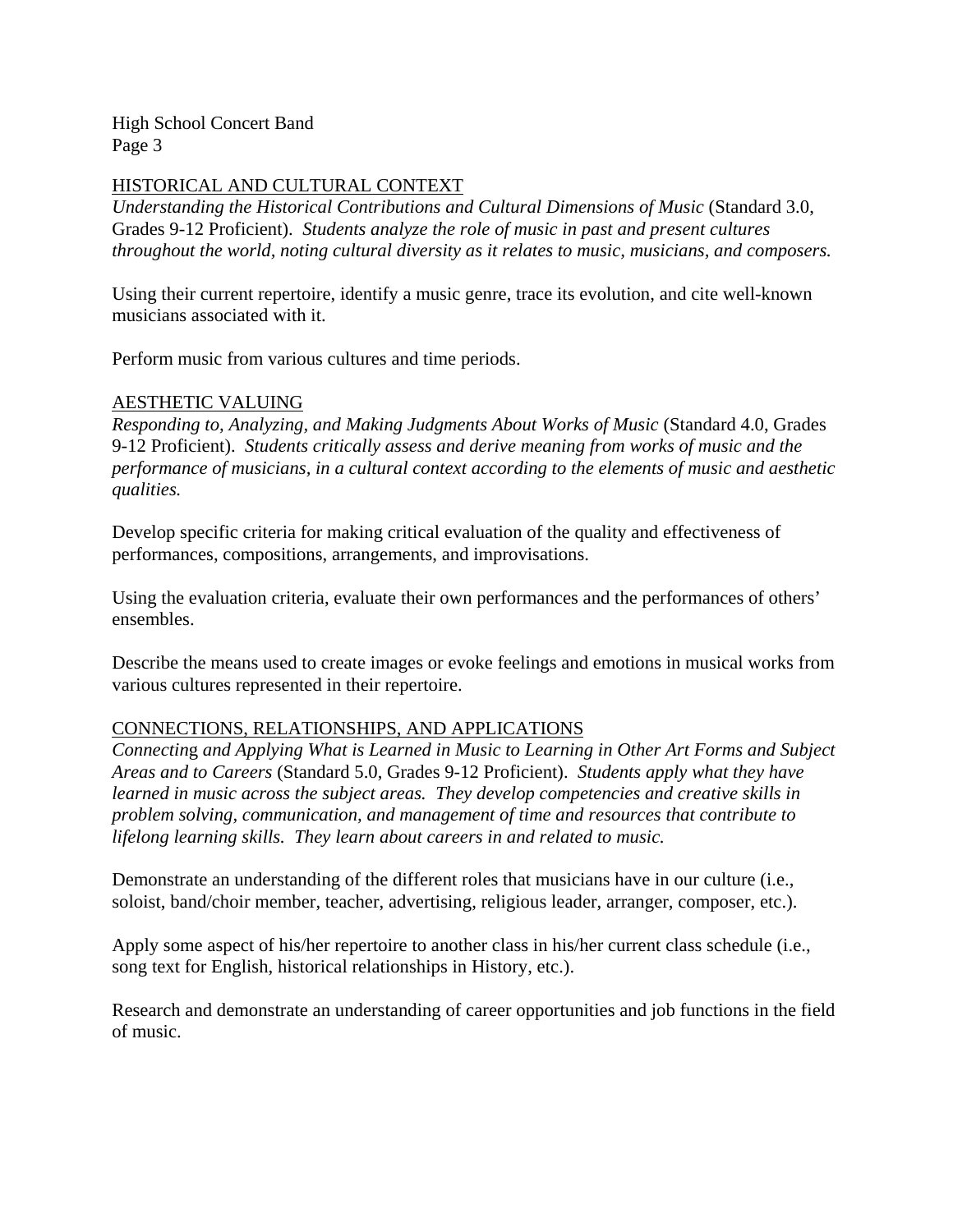# **COURSE OVERVIEW AND APPROXIMATE UNIT TIME ALLOTMENTS:**

# **UNIT WEEKS**

| I. | Review Skill in Musicianship and Music Theory |                                       |                                                                                  |                |  |  |
|----|-----------------------------------------------|---------------------------------------|----------------------------------------------------------------------------------|----------------|--|--|
|    | A.                                            |                                       | Review sound production                                                          | Week 1 Ongoing |  |  |
|    |                                               | 1.                                    | Tone Production: embouchure placement,                                           |                |  |  |
|    |                                               |                                       | breathing, concepts, and exercises for breath                                    |                |  |  |
|    |                                               |                                       | support (level of difficulty 2; scale 1-6)                                       |                |  |  |
|    |                                               | 2.                                    | Posture: body, instrument, hand position                                         |                |  |  |
|    |                                               | 3.                                    | Proper seating and music stand placement                                         |                |  |  |
|    |                                               | 4.                                    | Basics of instrument maintenance/hygiene                                         |                |  |  |
|    |                                               | 5.                                    | Technique: introduce various articulations using                                 |                |  |  |
|    |                                               |                                       | quarter note studies to include slurs and staccatos                              |                |  |  |
|    |                                               |                                       | (level of difficulty 3; scale 1-6)                                               |                |  |  |
|    | <b>B.</b>                                     |                                       | Emphasis on musical elements (level of difficulty 2-3; scale 1-6) Week 1 Ongoing |                |  |  |
|    |                                               | 1.                                    | Rhythm                                                                           |                |  |  |
|    |                                               | 2.                                    | Harmony                                                                          |                |  |  |
|    |                                               | 3.                                    | Texture                                                                          |                |  |  |
|    |                                               | 4.                                    | Tempo and dynamics                                                               |                |  |  |
|    |                                               | 5.                                    | Timbre                                                                           |                |  |  |
|    |                                               | 6.                                    | Form: symphony, overture, concerto, and suite                                    |                |  |  |
|    |                                               | 7.                                    | Meter: mixed, duple, and triple                                                  |                |  |  |
|    | $\mathcal{C}$ .                               |                                       | Music notation                                                                   | Week 3 Ongoing |  |  |
|    |                                               | 1.                                    | Sight-reading (level of difficulty 2; scale 1-6)                                 |                |  |  |
|    |                                               | 2.                                    | Writing: transcribe melodic and rhythmic notation                                |                |  |  |
|    |                                               |                                       | (level of difficulty 1; scale 1-6)                                               |                |  |  |
|    |                                               | 3.                                    | Major scales                                                                     |                |  |  |
|    | D.                                            | Music ensemble<br>Week 1 (Semester 2) |                                                                                  |                |  |  |
|    |                                               | 1.                                    | Listening                                                                        |                |  |  |
|    |                                               |                                       | Identify and compare a variety of<br>a.                                          |                |  |  |
|    |                                               |                                       | compositional techniques                                                         |                |  |  |
|    |                                               |                                       | Analyze the use of form in a variety of<br>$\mathbf b$ .                         |                |  |  |
|    |                                               |                                       | music, style, and cultures                                                       |                |  |  |
|    |                                               | 2.                                    | Performing: solos and ensemble (level of difficulty                              |                |  |  |
|    |                                               |                                       | 3-4; scale 1-6)                                                                  |                |  |  |
|    |                                               |                                       |                                                                                  |                |  |  |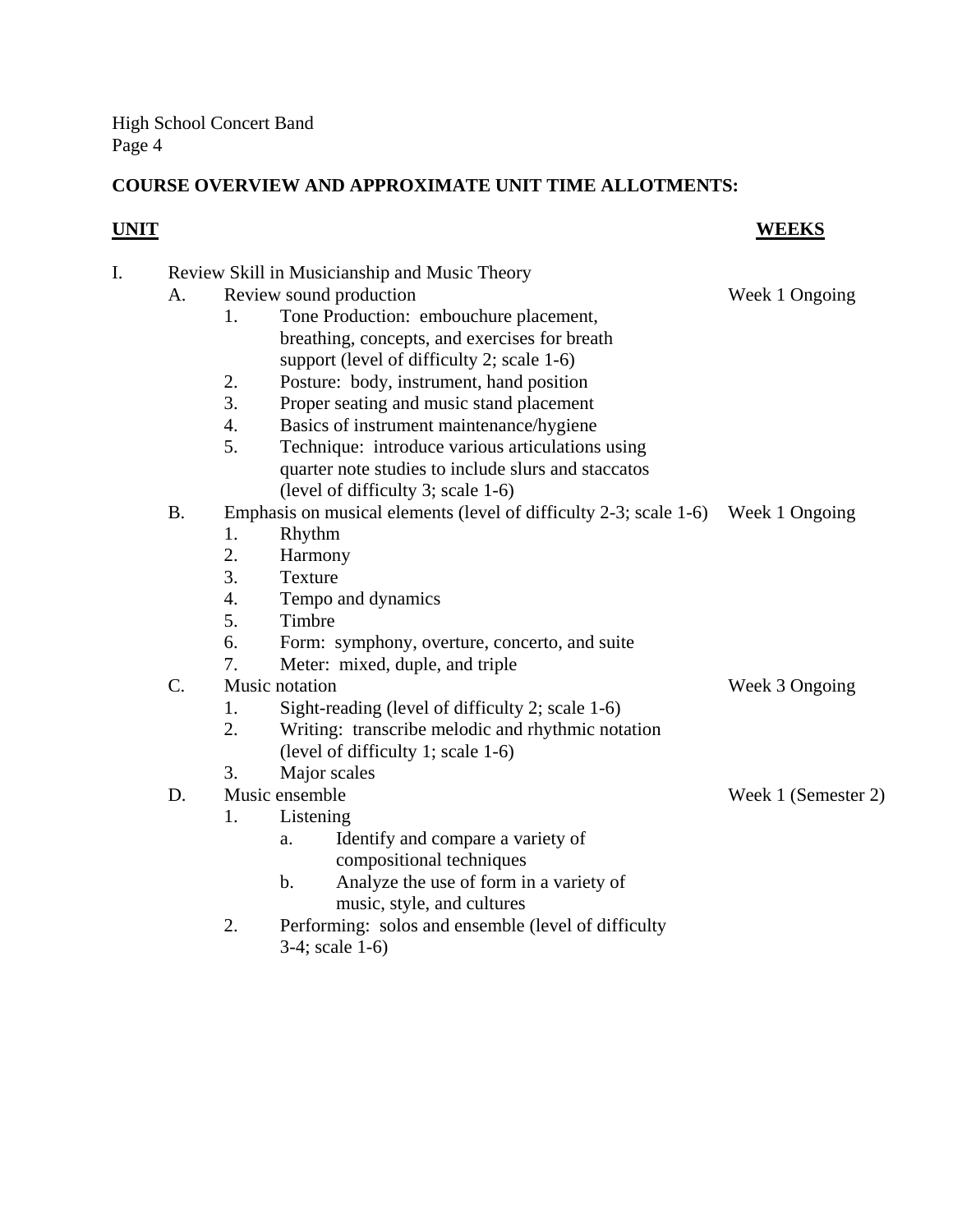# **WEEKS**

|      |                                                               | 3.                | Creating<br>Compose and arrange single part melodies<br>a.<br>$b$ .<br>Introduce improvisation over simple chord<br>progressions | Week 1 (Semester 2) |  |  |  |
|------|---------------------------------------------------------------|-------------------|----------------------------------------------------------------------------------------------------------------------------------|---------------------|--|--|--|
| Η.   | Historical and Multi-Cultural: Social and Historic Influences |                   |                                                                                                                                  |                     |  |  |  |
|      |                                                               | of Selected Music |                                                                                                                                  |                     |  |  |  |
|      | A.                                                            |                   | Multi-cultural music contributions                                                                                               | Week 5 (Semester 2) |  |  |  |
|      |                                                               | 1.                | Analyzing distinctive cultural idioms throughout<br>various time periods                                                         | Ongoing             |  |  |  |
|      | <b>B.</b>                                                     |                   | Personal heritage                                                                                                                |                     |  |  |  |
|      |                                                               | 1.                | Comparing individual heritages in music and style                                                                                |                     |  |  |  |
|      |                                                               | 2.                | Introduce well-known musicians in various cultures                                                                               |                     |  |  |  |
| III. | Performance                                                   |                   | Week 1 Ongoing                                                                                                                   |                     |  |  |  |
|      | A.                                                            |                   | Selection of music (level of difficulty 3; scale 1-6)                                                                            |                     |  |  |  |
|      | <b>B.</b>                                                     |                   | Rehearsal techniques                                                                                                             |                     |  |  |  |
|      |                                                               | 1.                | Warm-up, emphasize tone quality, articulation                                                                                    |                     |  |  |  |
|      |                                                               | 2.                | Interpret and perform accurately and expressively (level<br>of difficulty 3; scale 1-6)                                          |                     |  |  |  |
|      |                                                               | 3.                | Closure and clean up                                                                                                             |                     |  |  |  |
|      | C.                                                            |                   | Evaluation of performance                                                                                                        | Week 9 Ongoing      |  |  |  |
|      |                                                               | 1.                | Analyze and critique group's performance                                                                                         |                     |  |  |  |
|      |                                                               | 2.                | Self-analysis of performance                                                                                                     |                     |  |  |  |
|      |                                                               |                   |                                                                                                                                  |                     |  |  |  |

### **TEXT AND SUPPLEMENTAL MATERIALS**

No text is universally applicable to this class. Music and materials are selected by the instructor according to the needs of the performance and performers. Suggested music will include pieces taken from various cultures and musical eras, which support the course objectives.

## **INSTRUCTIONAL METHODS AND STRATEGIES**

Instructional methods include individual practice, small group practice, large group rehearsal, lecture, demonstration, discussion, reading, and writing. Small and large group work, student presentation, observation, field study, guest artists/presenters, recordings, films, video, Internet, and other technologies such as use of DAT machines and computer editing of sound tracks.